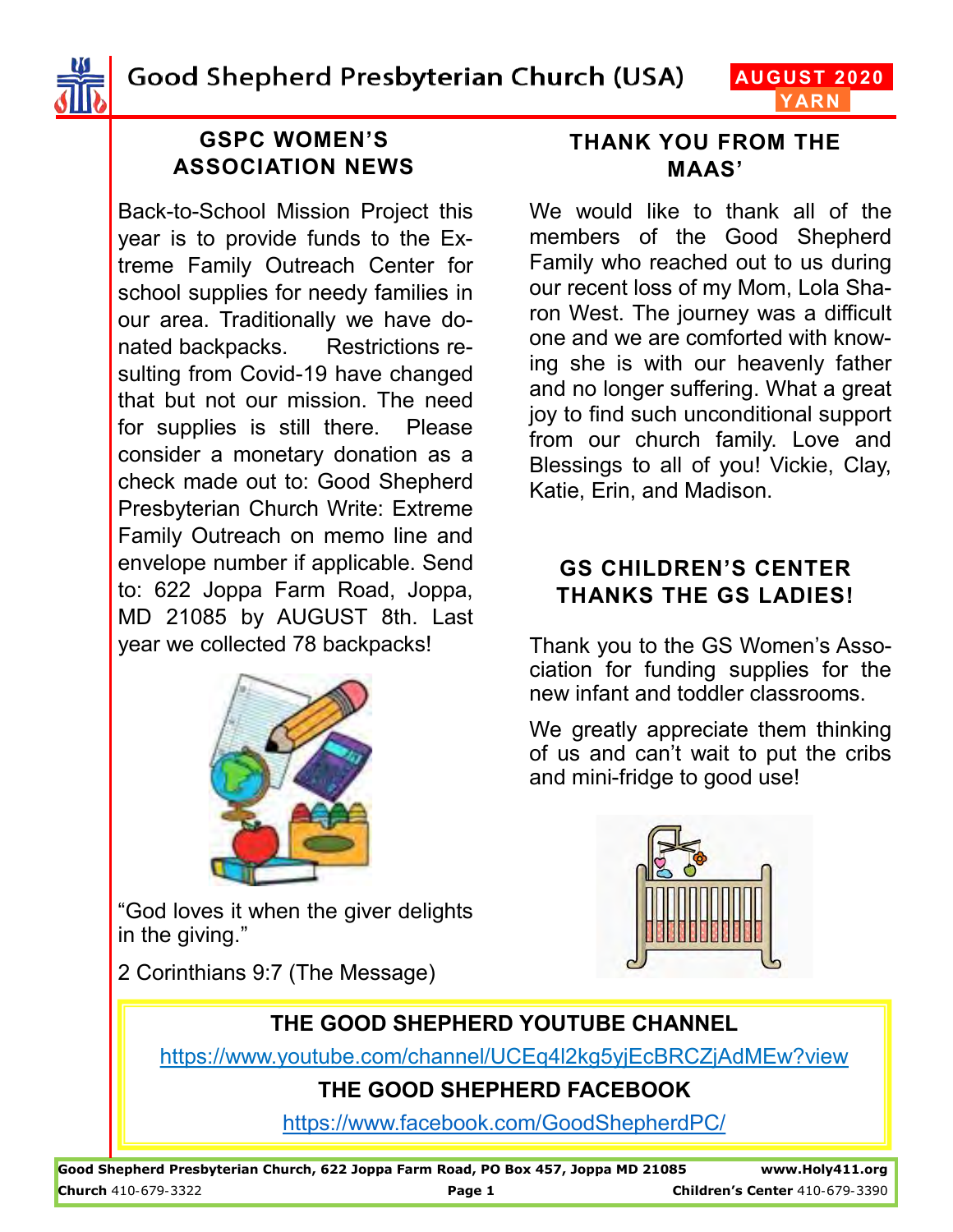



## **THE SHARING TABLE MINISTRY**

The main operation site for The Sharing Table continues at The Prince of Peace Catholic Church at 2600 Willoughby Beach Road, Edgewood. Volunteers are asked to arrive at the church by 10 a.m. Foodservice begins at 11:30 a.m. and ends at 1 p.m.

Because of the pandemic, there is no sit-down service of guests; instead, guests are presented with carryout meals. Guests are served from stations set up in the parking lot.

Members of the Good Shepherd P.C. Sharing Table Team and persons who wish to join us in this community meal service adventure are asked to reserve the following serving date: **August 8, 2020**





The number of guests has risen significantly since March. We now serve close to 200 meals each Saturday. With this in mind, our service at The Sharing Table offers one to four ways for individuals to participate:

1. Preparation of the day's casserole (we need at least ten (10) cooks).

a. Recipes are available this recipe makes two pans. Upon request,

recipes can be e-mailed.

b. Pans we use are the casserole sized aluminum pans **(Bill Starke says that they only had the smaller size pans so use 4)**. If Trista's office is accessible, they will be behind the door on the top shelf.

2. Only 6 persons to work in the kitchen preparing all facets of the meal and preparing the plates for service. This ensures the ability to maintain adequate distance between persons.

3. Four to six persons to help prepare the take-home bags.

4. Two to four persons (runners) to restock the outside serving tables and help distribute take-home bags as needed.

Persons wishing to serve are asked to e-mail **Bill Starke** at:

**cartermor@comcast.net** or call/text him at **410-967-0165**. If you are new to this activity, know you will be welcomed.

For more information, ask any member of the Church. May you continue to be blessed for your participation in this ministry.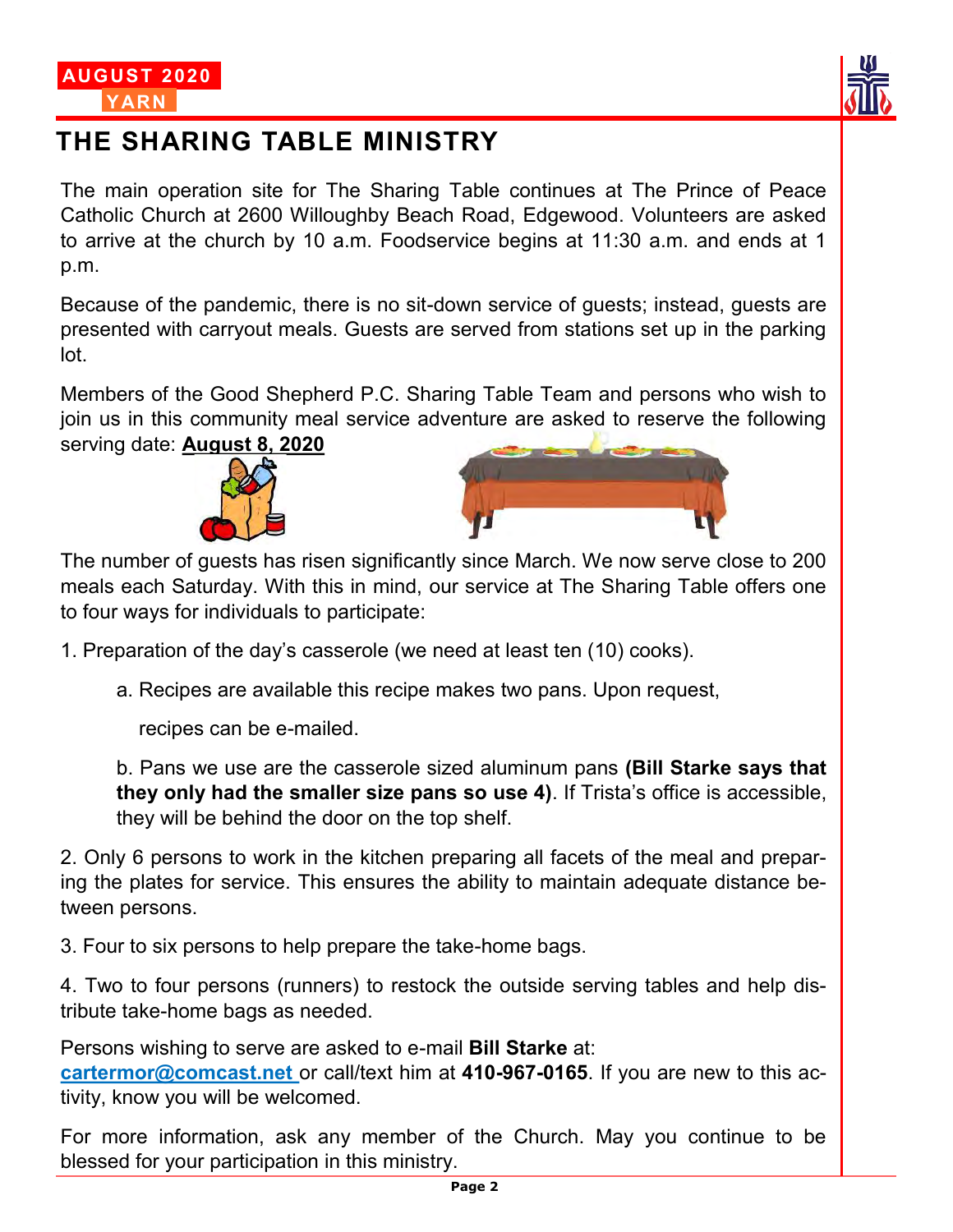

**out and ready to go!**



# **BIG THINGS ARE HAPPENING AT GOOD SHEPHERD! The old classroom cleared**

**Both new classrooms will have their own emergency exit doors.**



**A large viewing window will face the Sanctuary and our classroom.**

**Here is a skeletal view of the new bathroom for both rooms.**

**Our hallway is getting a new bathroom, paint job, and carpet!**